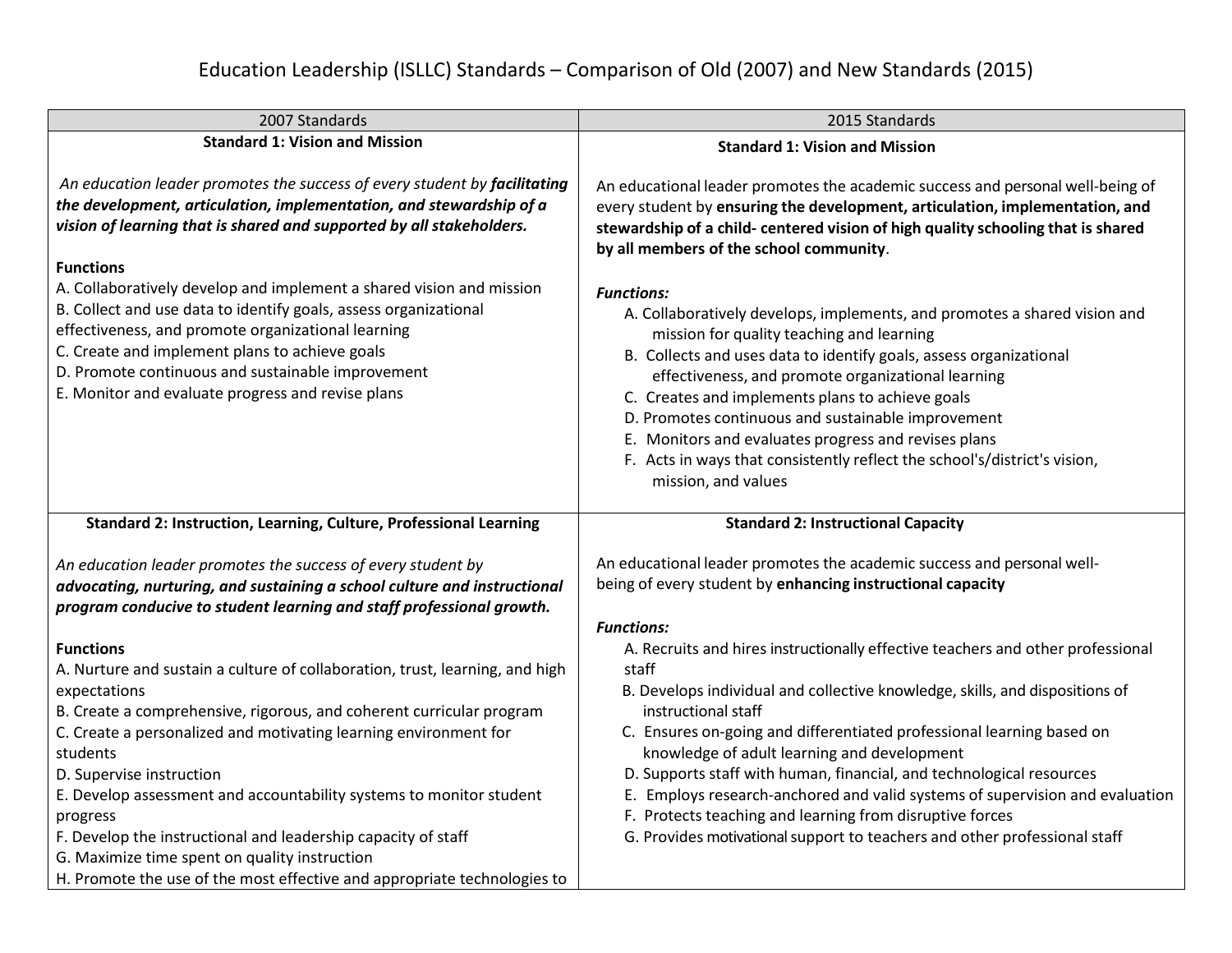| support teaching and learning                                   |                                                                                                                |
|-----------------------------------------------------------------|----------------------------------------------------------------------------------------------------------------|
| I. Monitor and evaluate the impact of the instructional program | <b>Standard 3: Instruction</b>                                                                                 |
|                                                                 | An educational leader promotes the academic success and personal well-                                         |
|                                                                 | being of every student by promoting instruction that maximizes student                                         |
|                                                                 | learning.                                                                                                      |
|                                                                 |                                                                                                                |
|                                                                 | <b>Functions:</b>                                                                                              |
|                                                                 | A. Maintains a culture of high expectations and challenge                                                      |
|                                                                 | B. Ensures that instruction is authentic and relevant to students' experiences and<br>futures                  |
|                                                                 | C. Ensures that instruction is anchored on best understandings<br>of child development and effective pedagogy  |
|                                                                 | D. Ensures student strengths-based approaches to teaching and learning                                         |
|                                                                 | E. Ensures the use of effective differentiated pedagogy and student supports to                                |
|                                                                 | reduce learning gaps                                                                                           |
|                                                                 | F. Provides ongoing, salient, informative, and actionable feedback to<br>teachers and other professional staff |
|                                                                 | G. Ensures the use of pedagogy that treats students as individuals and<br>promotes constructive sense of self  |
|                                                                 | H. Ensures the presence of culturally responsive pedagogy that affirms student                                 |
|                                                                 | identities                                                                                                     |
|                                                                 | Monitors instruction and instructional time                                                                    |
|                                                                 | Employs technology in the service of teaching and learning                                                     |
|                                                                 | <b>Standard 4: Curriculum and Assessment</b>                                                                   |
|                                                                 | An educational leader promotes the academic success and personal well-                                         |
|                                                                 | being of every student by promoting robust and meaningful curricula and                                        |
|                                                                 | assessment programs.                                                                                           |
|                                                                 | <b>Functions:</b>                                                                                              |
|                                                                 | A. Ensures academic rigorous and well-rounded curricular and assessment                                        |
|                                                                 | programs.                                                                                                      |
|                                                                 | B. Ensures culturally relevance in curricula and assessments                                                   |
|                                                                 | C. Direct curricula and assessments to maximize opportunity for student                                        |
|                                                                 | learning                                                                                                       |
|                                                                 | D. Ensures authentic learning and assessment experiences                                                       |
|                                                                 | E. Emphasizes assessment systems congruent with understandings                                                 |
|                                                                 | of child development and technical standards of measurement                                                    |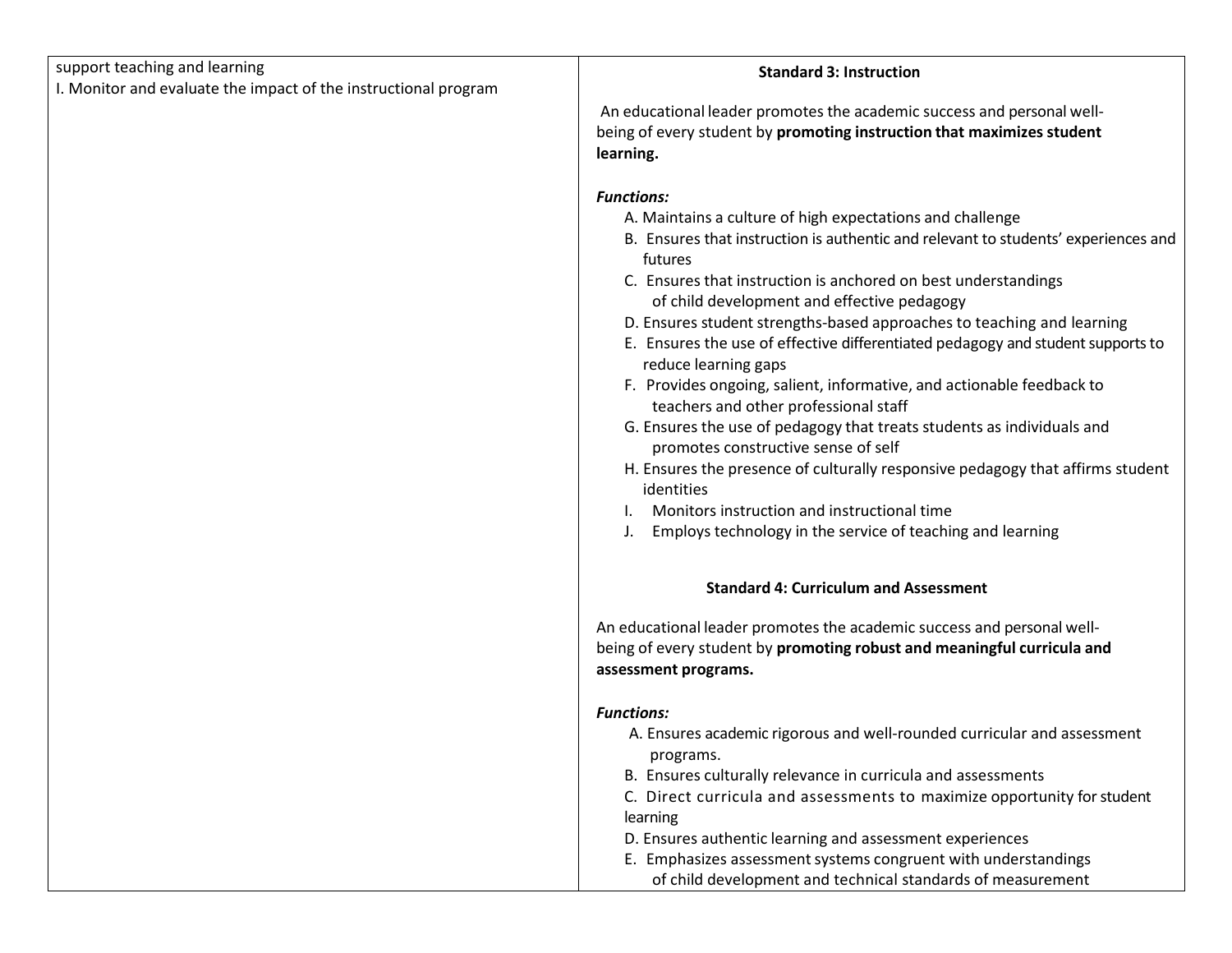|                                                                                                                                                                                                 | F. Ensures the use of learning experiences that enhance both enjoyment of<br>and success in learning<br>G. Uses assessment data in ways that are appropriate to their intended uses<br>and within their technical limitations.<br><b>Standard 6: Professional Culture for Teachers and Staff</b><br>An educational leader promotes the academic success and personal well-being<br>of every student by promoting professionally-normed communities for<br>teachers and other professional staff.<br><b>Functions:</b><br>A. Develops and supports productive and trusting working relationships<br>B. Nurtures a commitment to shared goals<br>C. Provides for collaborative work<br>D. Facilitates shared ownership<br>E. Develops collaborative<br>leadership skills<br>F. Promotes a climate of<br>collective efficacy<br>G. Monitors and nurtures a culture of shared accountability for colleagues, for<br>students, and for the school as a whole |
|-------------------------------------------------------------------------------------------------------------------------------------------------------------------------------------------------|---------------------------------------------------------------------------------------------------------------------------------------------------------------------------------------------------------------------------------------------------------------------------------------------------------------------------------------------------------------------------------------------------------------------------------------------------------------------------------------------------------------------------------------------------------------------------------------------------------------------------------------------------------------------------------------------------------------------------------------------------------------------------------------------------------------------------------------------------------------------------------------------------------------------------------------------------------|
| <b>Standard 3: Operations and Management</b>                                                                                                                                                    | <b>Standard 8: Operations and Management</b>                                                                                                                                                                                                                                                                                                                                                                                                                                                                                                                                                                                                                                                                                                                                                                                                                                                                                                            |
| An education leader promotes the success of every student by ensuring<br>management of the organization, operation, and resources for a safe,<br>efficient, and effective learning environment. | An educational leader promotes the academic success and personal well-<br>being of every student by ensuring effective and efficient management of<br>the school or district to promote student social and academic learning.                                                                                                                                                                                                                                                                                                                                                                                                                                                                                                                                                                                                                                                                                                                           |
| <b>Functions</b>                                                                                                                                                                                | <b>Functions:</b>                                                                                                                                                                                                                                                                                                                                                                                                                                                                                                                                                                                                                                                                                                                                                                                                                                                                                                                                       |
| A. Monitor and evaluate the management and operational systems<br>B. Obtain, allocate, align, and efficiently utilize human, fiscal, and                                                        | A. Develops and demonstrates well-honed interpersonal skills<br>B. Manages student behavior with a focus on learning                                                                                                                                                                                                                                                                                                                                                                                                                                                                                                                                                                                                                                                                                                                                                                                                                                    |
| technological                                                                                                                                                                                   | C. Ensures effective leadership throughout the school or district                                                                                                                                                                                                                                                                                                                                                                                                                                                                                                                                                                                                                                                                                                                                                                                                                                                                                       |
| resources                                                                                                                                                                                       | D. Crafts and connects management operations, policies, and resources                                                                                                                                                                                                                                                                                                                                                                                                                                                                                                                                                                                                                                                                                                                                                                                                                                                                                   |
| C. Promote and protect the welfare and safety of students and staff<br>D. Develop the capacity for distributed leadership                                                                       | to the vision and values of the school<br>E. Monitors and evaluates all aspects of school or district operations for                                                                                                                                                                                                                                                                                                                                                                                                                                                                                                                                                                                                                                                                                                                                                                                                                                    |
| E. Ensure teacher and organizational time is focused to support quality                                                                                                                         | effect and impact                                                                                                                                                                                                                                                                                                                                                                                                                                                                                                                                                                                                                                                                                                                                                                                                                                                                                                                                       |
| instruction                                                                                                                                                                                     | F. Ensures the implementation of data systems that provide actionable                                                                                                                                                                                                                                                                                                                                                                                                                                                                                                                                                                                                                                                                                                                                                                                                                                                                                   |
| and student learning                                                                                                                                                                            | information                                                                                                                                                                                                                                                                                                                                                                                                                                                                                                                                                                                                                                                                                                                                                                                                                                                                                                                                             |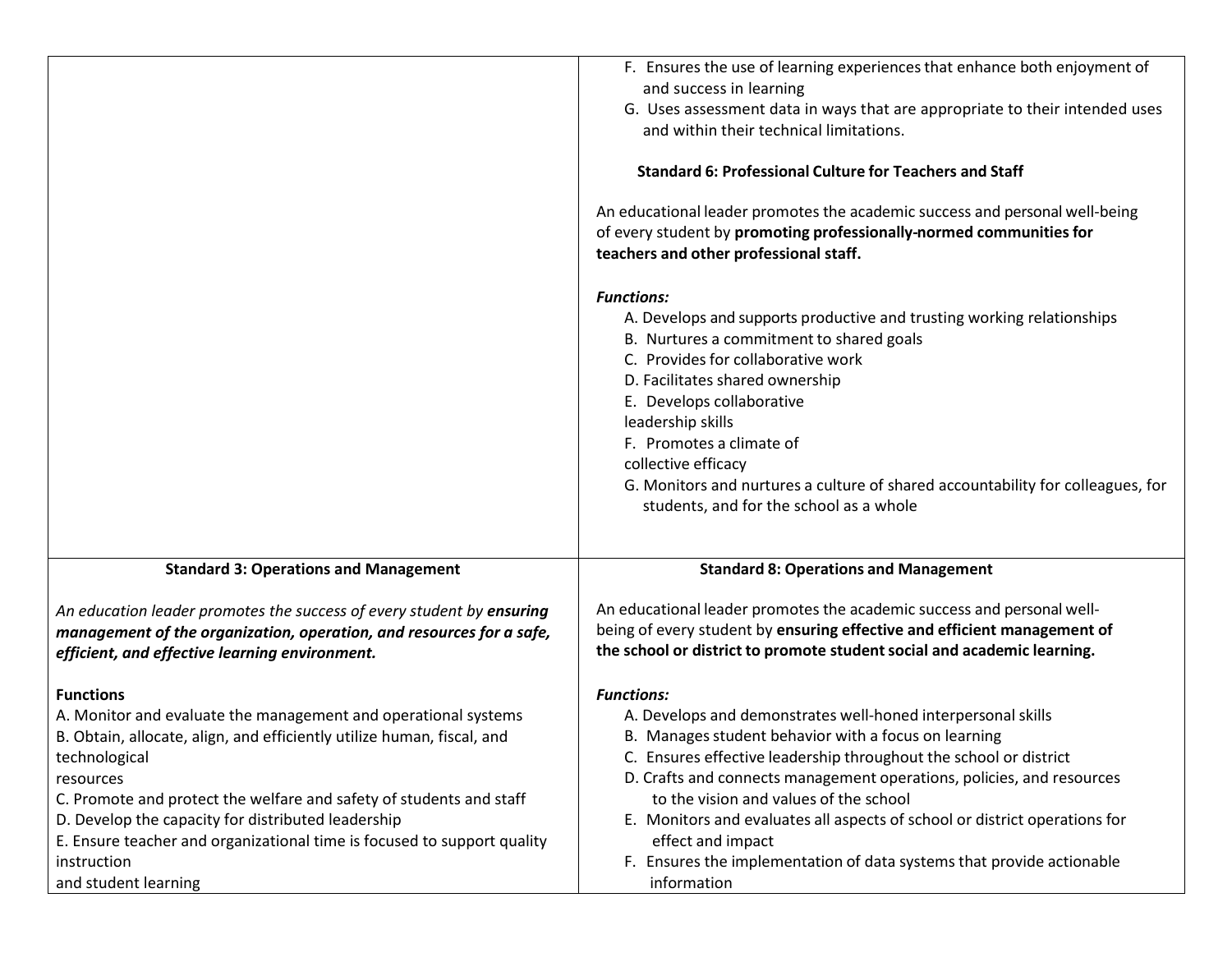|                                                                                                                                                                                                                                                                                                                                                                                                   | G. Uses technology at the school or district to improve operations<br>H. Manages organizational politics with an eye on school or district<br>values and mission<br>Enables others to understand and support relevant laws and policies<br>Acts as a steward of public funds<br>J.<br>K. Develops and manages relationships with feeder and connecting schools.<br>L. Develops and manages relationships with the district office or the school<br>board<br>M. Acts entrepreneurially in the service of the school or district<br>N. Manages enrollment under conditions of competition                                                                                                                                                                                                                                                                                                                                                            |
|---------------------------------------------------------------------------------------------------------------------------------------------------------------------------------------------------------------------------------------------------------------------------------------------------------------------------------------------------------------------------------------------------|----------------------------------------------------------------------------------------------------------------------------------------------------------------------------------------------------------------------------------------------------------------------------------------------------------------------------------------------------------------------------------------------------------------------------------------------------------------------------------------------------------------------------------------------------------------------------------------------------------------------------------------------------------------------------------------------------------------------------------------------------------------------------------------------------------------------------------------------------------------------------------------------------------------------------------------------------|
| <b>Standard 4: Engaging with Faculty and Community</b>                                                                                                                                                                                                                                                                                                                                            | <b>Standard 7: Communities of Engagement for Families</b>                                                                                                                                                                                                                                                                                                                                                                                                                                                                                                                                                                                                                                                                                                                                                                                                                                                                                          |
| An education leader promotes the success of every student by<br>collaborating with faculty and community members, responding to<br>diverse community interests and needs, and mobilizing community<br>resources.                                                                                                                                                                                  | An educational leader promotes the academic success and personal well-<br>being of every student by promoting communities of engagement for<br>families and other stakeholders in the school's community.                                                                                                                                                                                                                                                                                                                                                                                                                                                                                                                                                                                                                                                                                                                                          |
| <b>Functions</b><br>A. Collect and analyze data and information pertinent to the educational<br>environment<br>B. Promote understanding, appreciation, and use of the community's<br>diverse<br>cultural, social, and intellectual resources<br>C. Build and sustain positive relationships with families and caregivers<br>D. Build and sustain productive relationships with community partners | <b>Functions:</b><br>A. Promotes understanding, appreciation, and use of the community's<br>diverse cultural, social, and intellectual resources<br>B. Nurtures a sense of approachability and welcome and sustains positive<br>relationships with families and caregivers<br>C. Builds and sustains productive relationships with community partners<br>in the government, non-profit, and private sectors<br>D. Advocates for policies and resources for the community<br>E. Is present in, understands, and engages with community needs,<br>priorities, and resources<br>F. Communicates regularly and openly with families and stakeholders in the<br>wider community<br>G. Develops partnerships with families to support student learning at<br>home.<br>H. Monitors engagement with families and community.<br>I. Represents the school effectively to parents and the community to<br>manage enrollments and secure support and resources |
| <b>Standard 5: Ethical Principles and Professional Norms</b>                                                                                                                                                                                                                                                                                                                                      | <b>Standard 9: Ethical Principles and Professional Norms</b>                                                                                                                                                                                                                                                                                                                                                                                                                                                                                                                                                                                                                                                                                                                                                                                                                                                                                       |
| An education leader promotes the success of every student by acting with<br>integrity, fairness, and in an ethical manner.                                                                                                                                                                                                                                                                        | An educational leader promotes the academic success and personal well-<br>being of every student by adhering to ethical principles and professional<br>norms.                                                                                                                                                                                                                                                                                                                                                                                                                                                                                                                                                                                                                                                                                                                                                                                      |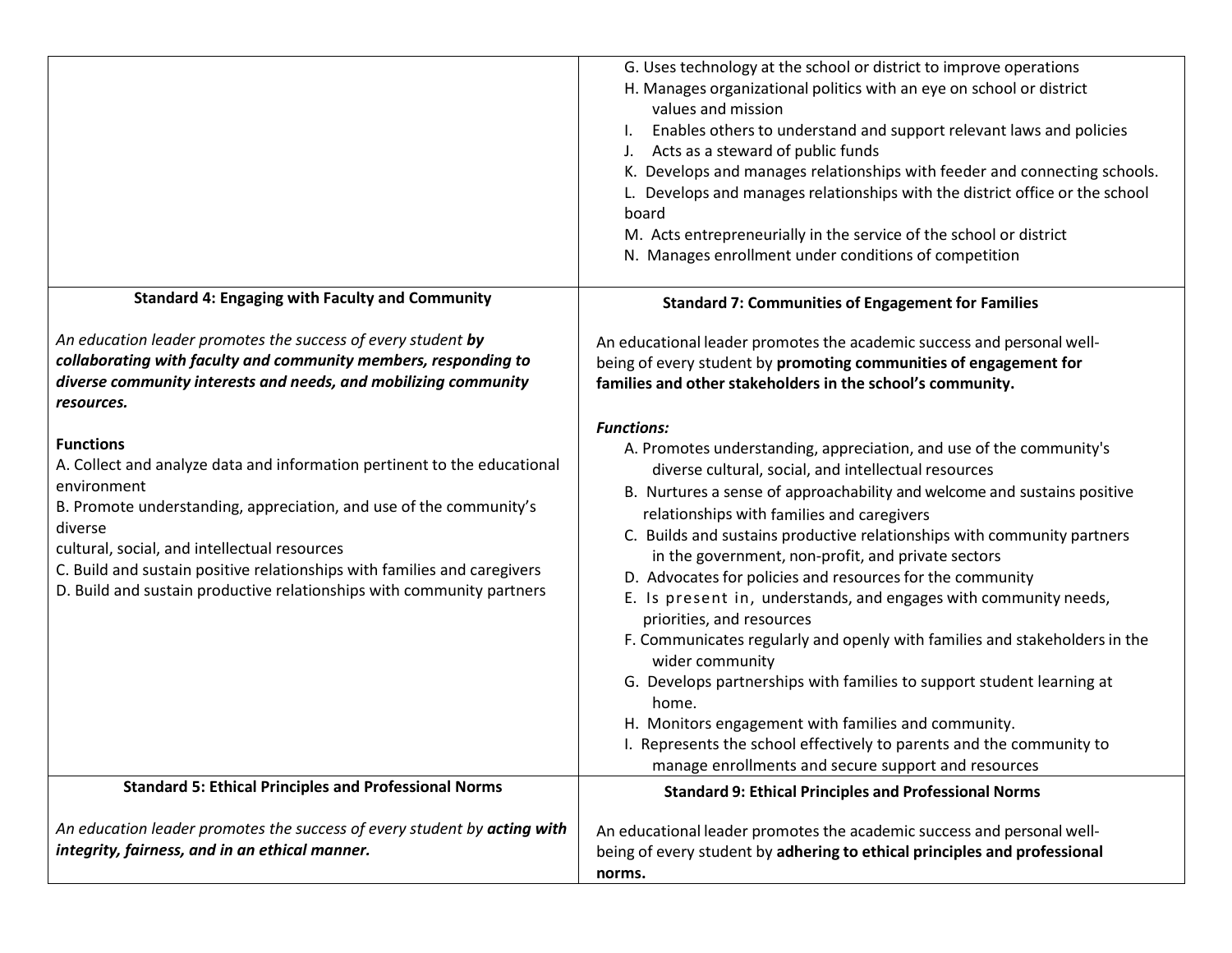| <b>Functions</b><br>A. Ensure a system of accountability for every student's academic and<br>social success<br>B. Model principles of self-awareness, reflective practice, transparency,<br>and ethical behavior                                                                            | <b>Functions:</b><br>A. Nurtures the development of schools that place children at the<br>heart of education                                                                                                                                                                                                                                                                                                                                                                                                                                                                                                                                                                 |
|---------------------------------------------------------------------------------------------------------------------------------------------------------------------------------------------------------------------------------------------------------------------------------------------|------------------------------------------------------------------------------------------------------------------------------------------------------------------------------------------------------------------------------------------------------------------------------------------------------------------------------------------------------------------------------------------------------------------------------------------------------------------------------------------------------------------------------------------------------------------------------------------------------------------------------------------------------------------------------|
| C. Safeguard the values of democracy, equity, and diversity<br>D. Consider and evaluate the potential moral and legal consequences of<br>decision making<br>E. Promote social justice and ensure that individual student needs inform<br>all aspects of schooling                           | B. Acts in an open and transparent manner<br>C. Maintains a sense of self-awareness and attends to his or her own learning<br>D. Works to create productive relationships with students, staff,<br>parents, and members of the extended school community<br>E. Maintains a sense of visibility and is approachable to all stakeholders<br>F. Acts as a moral compass for the school or district<br>G. Safeguards the values of democracy, individual liberty, equity, justice,<br>community, and diversity                                                                                                                                                                   |
| <b>Standard 6: Responding to the Education Context</b>                                                                                                                                                                                                                                      | <b>Standard 10: Equity and Cultural Responsiveness</b>                                                                                                                                                                                                                                                                                                                                                                                                                                                                                                                                                                                                                       |
| An education leader promotes the success of every student by<br>understanding, responding to, and influencing the political, social,<br>economic, legal, and cultural context.                                                                                                              | An educational leader promotes the academic success and personal well-<br>being of every student by ensuring the development of an equitable and<br>culturally responsive school.                                                                                                                                                                                                                                                                                                                                                                                                                                                                                            |
| <b>Functions</b><br>A. Advocate for children, families, and caregivers<br>B. Act to influence local, district, state, and national decisions affecting<br>student learning<br>C. Assess, analyze, and anticipate emerging trends and initiatives in order<br>to adapt leadership strategies | <b>Functions:</b><br>A. Ensures equity of access to social capital and institutional support<br>B. Fosters and monitors schools as affirming and inclusive places<br>C. Advocates for children, families, and caregivers<br>D. Attacks issues of student marginalization; deficit-based schooling; and<br>limiting assumptions about gender, sexual orientation, race, class,<br>disability, and special status<br>E. Promotes the ability of students to participate in multiple cultural<br>environments<br>F. Promotes and monitors understanding, appreciation, and use of diverse<br>cultural, linguistic, ecological, social, political, and intellectual<br>resources |
|                                                                                                                                                                                                                                                                                             | <b>Standard 5: Community of Care for Students</b><br>An educational leader promotes the academic success and personal well-being of<br>every student by promoting the development of an inclusive school climate<br>characterized by supportive relationships and a personalized culture of care.                                                                                                                                                                                                                                                                                                                                                                            |